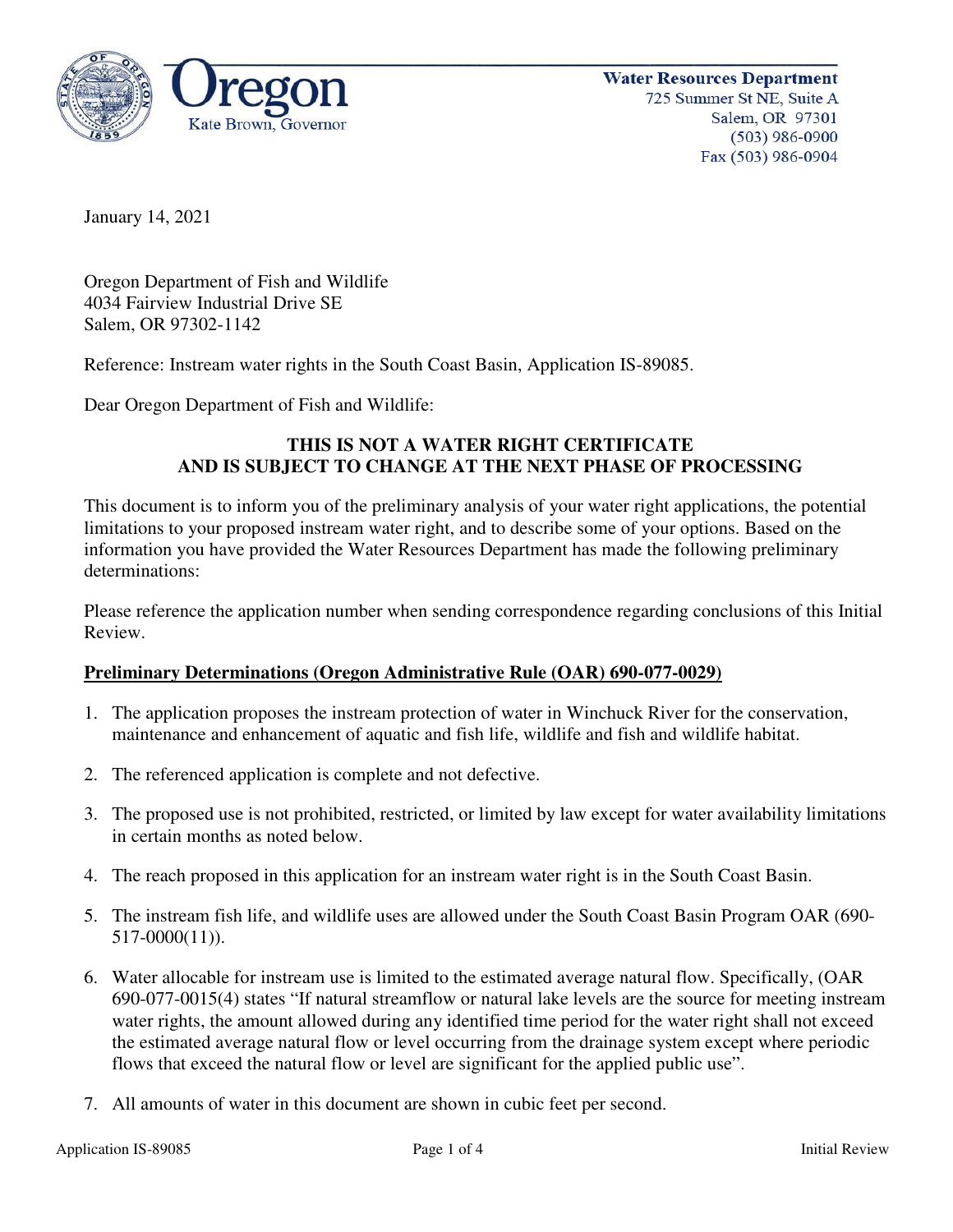# **Application IS-89085**

# **Priority date: November 30, 2020**

### **Description:**

Winchuck River, tributary to Pacific Ocean, beginning at river mile 10.2 (SWNE, S10, T41S, R12W, WM) in Curry County (42.019, -124.106) and continuing downstream to river mile 0.5 (SESE, S23, T41S, R13W, WM) in Curry County (42.005, -124.207).

a. The amount of water requested for instream use:

Fish Life and Fish Habitat:

| Jan | Feb | Mar | Apr 1 | May                          | Jun $\vert$<br>and the state | Jul $\vert$ Aug | Sep | Oct                      | <b>Nov</b> | )ec |
|-----|-----|-----|-------|------------------------------|------------------------------|-----------------|-----|--------------------------|------------|-----|
| 205 | 205 | 205 | 205   | $164.3$   86.1   38.1   22.3 |                              |                 |     | $1 \quad 0 \quad 1511/0$ | 205        | 205 |

#### Estimated Average Natural Flow:

| Jan |                 |  |  |  |  | Feb   Mar   Apr   May   Jun   Jul   Aug   Sep   Oct   Nov   Dec                                                             |  |
|-----|-----------------|--|--|--|--|-----------------------------------------------------------------------------------------------------------------------------|--|
| 527 | $, \, 1 \, 570$ |  |  |  |  | $\vert$ 453 $\vert$ 232 $\vert$ 85.1 $\vert$ 68.3 $\vert$ 38.1 $\vert$ 22.3 $\vert$ 13 $\vert$ 26.9 $\vert$ 197 $\vert$ 559 |  |

Allowable Instream Use:

| Jan | Feb | Mar |  |  |  | Apr   May   Jun   Jul   Aug   Sep   Oct   '              | <b>Nov</b> | Dec |
|-----|-----|-----|--|--|--|----------------------------------------------------------|------------|-----|
| 205 | 205 |     |  |  |  | 205   205   85.1   68.3   38.1   22.3   0   26.9/0   197 |            | 205 |

#### **Summary of Determination:**

A percentage of the water applied for has been determined allocable for the purpose(s) identified in the application. That rate allowed is shown in the table above titled "Allowable Instream Use" and, if less than the rate shown in "Requested for Fish Life and Fish Habitat" table, is limited to the rate shown in the "Estimated Average Natural Flow" table.

The application can be moved to the next phase of the water rights application review process. Comments received within the comment period will be evaluated at the next phase of the process.

#### Withdrawal:

If you choose not to proceed, you may withdraw your application. To accomplish this, you must notify the Department in writing by **February 2, 2021**.

#### To Proceed with Your Application:

If you choose to proceed with an application, you do not have to notify the Department. Your application will automatically be placed on the Department's Public Notice to allow others the opportunity to comment. After the comment period the Department will complete a public interest review and issue a proposed final order.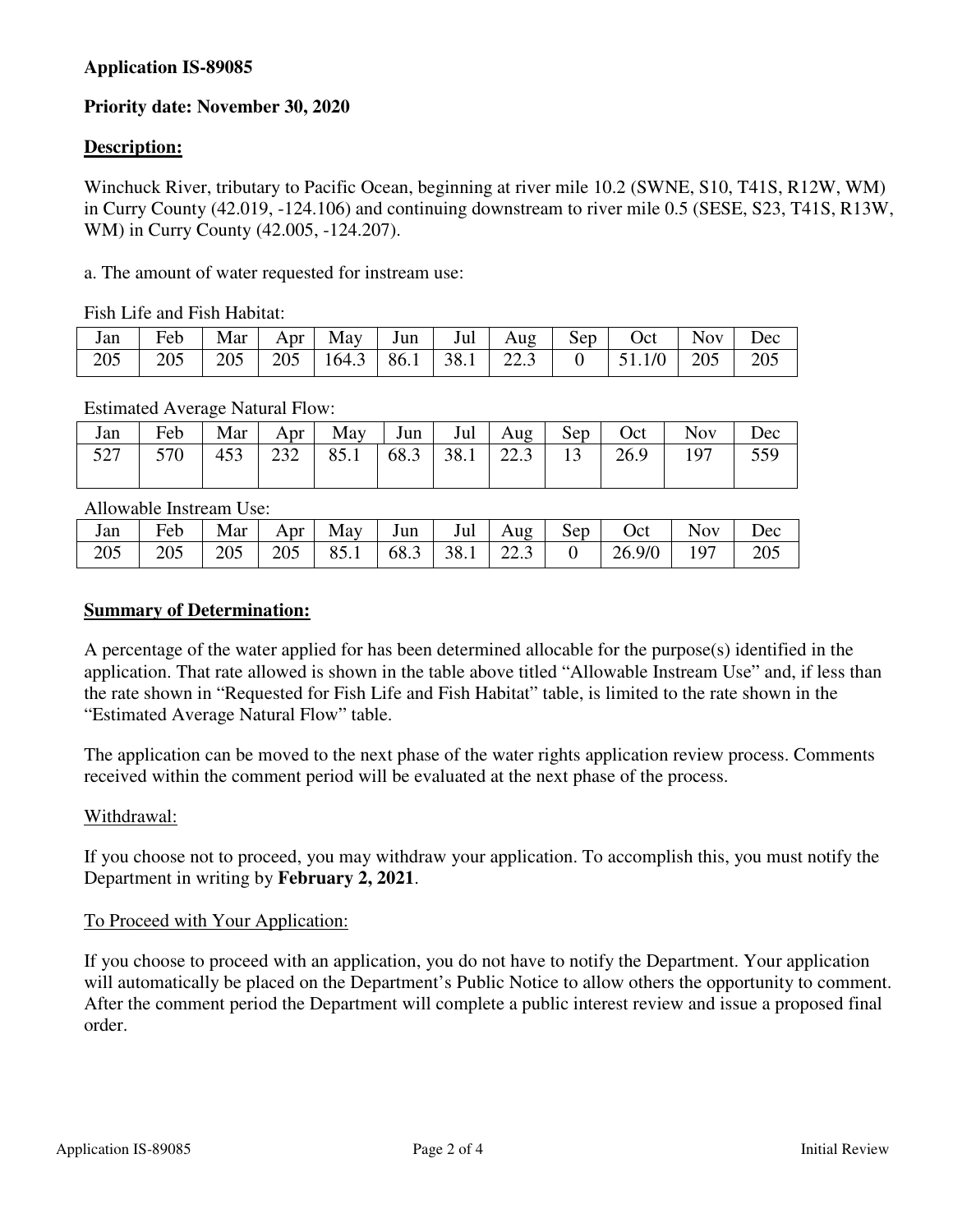If you have any question:

Feel free to contact R. Craig Kohanek at (503) 986-0823 or Ron.C. Kohanek@oregon.gov if you have questions. Please have the application number available if you call.

Sincerely,

R. Craig Kohanek Water Rights Analyst

Cc: File Watermaster #13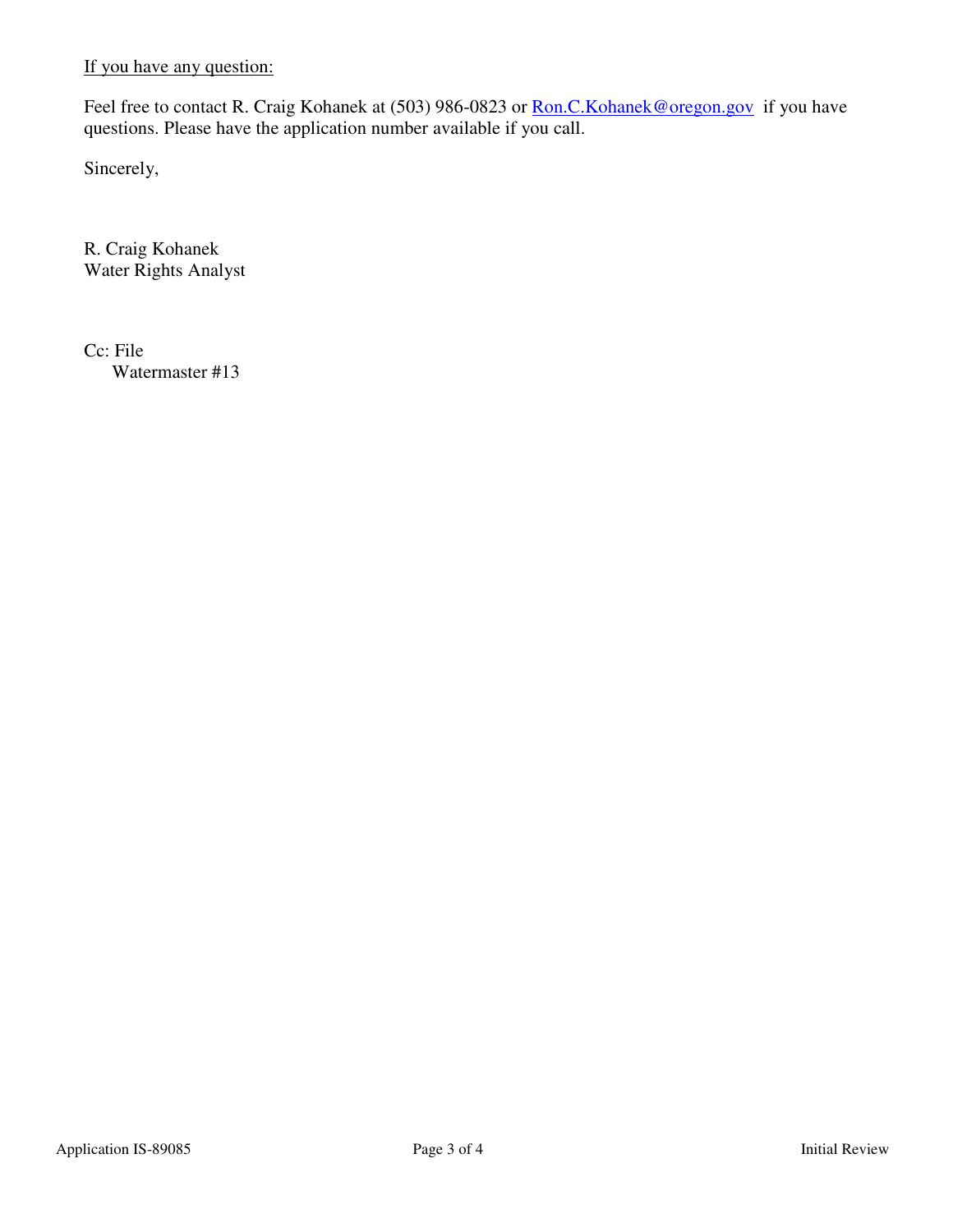# APPLICATION FACT SHEET

Application File Number: IS-89085

Applicant: Oregon Department of Fish and Wildlife

County(ies): Coos

Watermaster: Scott Ceciliani, District #14

Priority Date: November 30, 2020

Source: Winchuck River, tributary to Pacific Ocean

Basin Name & Number: South Coast Basin, #517

WAB: 31731225

Allowable Instream Use:

| Jan | Feb | Mar | Apr | May  | Jun       | Jul | Aug                       | Sep | <b>Oct</b> | Nov. | Dec |
|-----|-----|-----|-----|------|-----------|-----|---------------------------|-----|------------|------|-----|
| 205 | 205 | 205 | 205 | 85.1 | 68.3 38.1 |     | 22 <sub>2</sub><br>ر کا ک |     | 26.9/0     | Q7   | 205 |

PUBLIC NOTICE DATE: Tuesday, January 19, 2021

# 30 DAY COMMENT DEADLINE DATE: **Thursday, February 18, 2021**